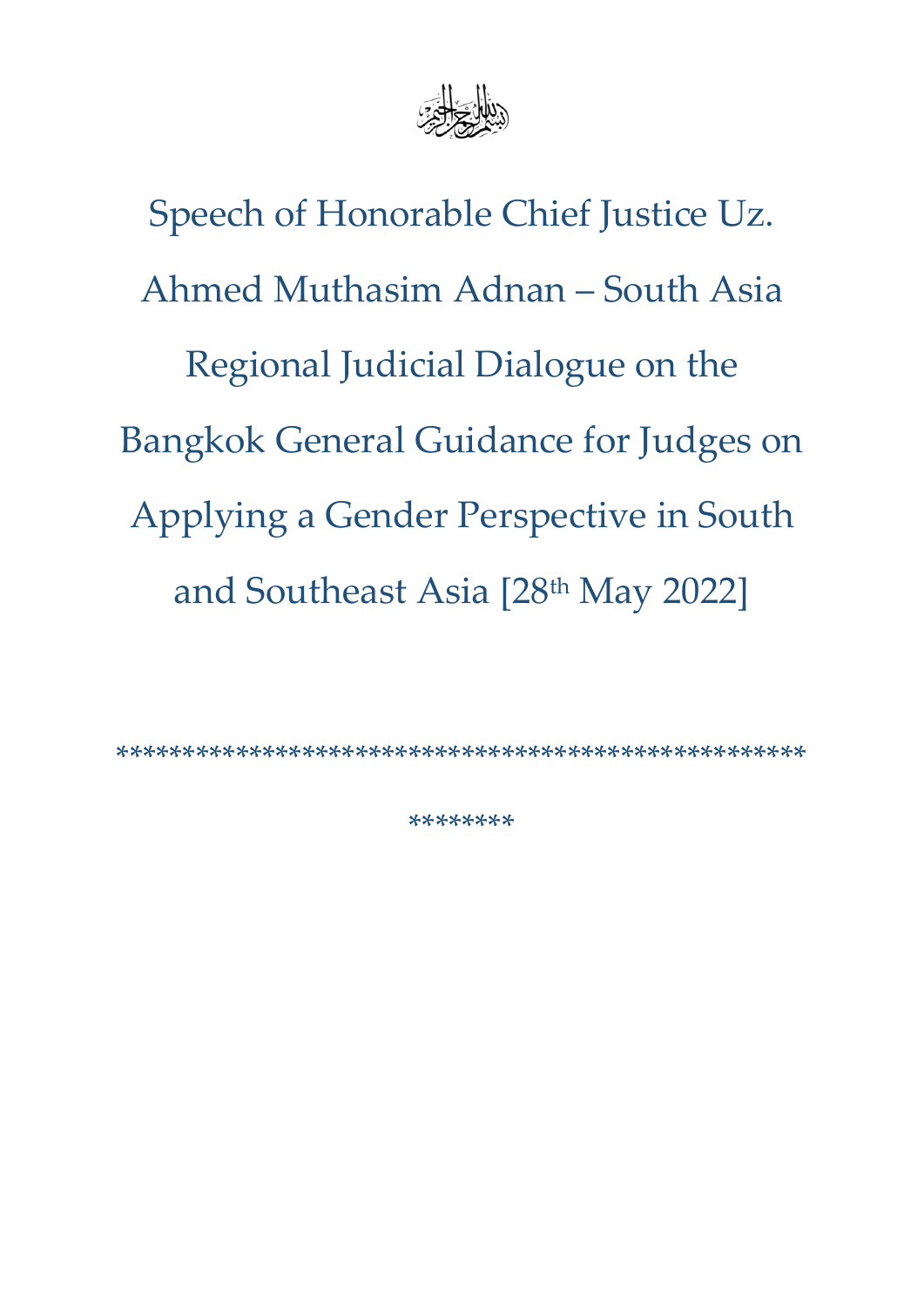اَلْحَمْدُ <sub>لِّ</sub>لِّهِ رَبِّ الْعَالَمِيْن. وَالصَّلاَةُ وَالسَّلَامُ عَلَى أَشْرَفِ الْأَنْبِيَاءُ ْ ر<br>ا ر<br>پ َ ر<br>ا وَالْمُرْسَلِيْن· وَعَلَى آلِهِ وَصَحْبِهِ أَجْمَعِيَن. ر<br>م ْ َ

Honourable Justices, Judges, Distinguished Guests, Ladies, and Gentlemen,

*Asslamua'laikum* and good morning to everyone.

Welcome to the Maldives.

Equality and non-discrimination have solidified into international law, stemming from the Charter of the United Nations, the Universal Declaration of Human Rights and later in the International Covenant on Civil and Political Rights. However, despite these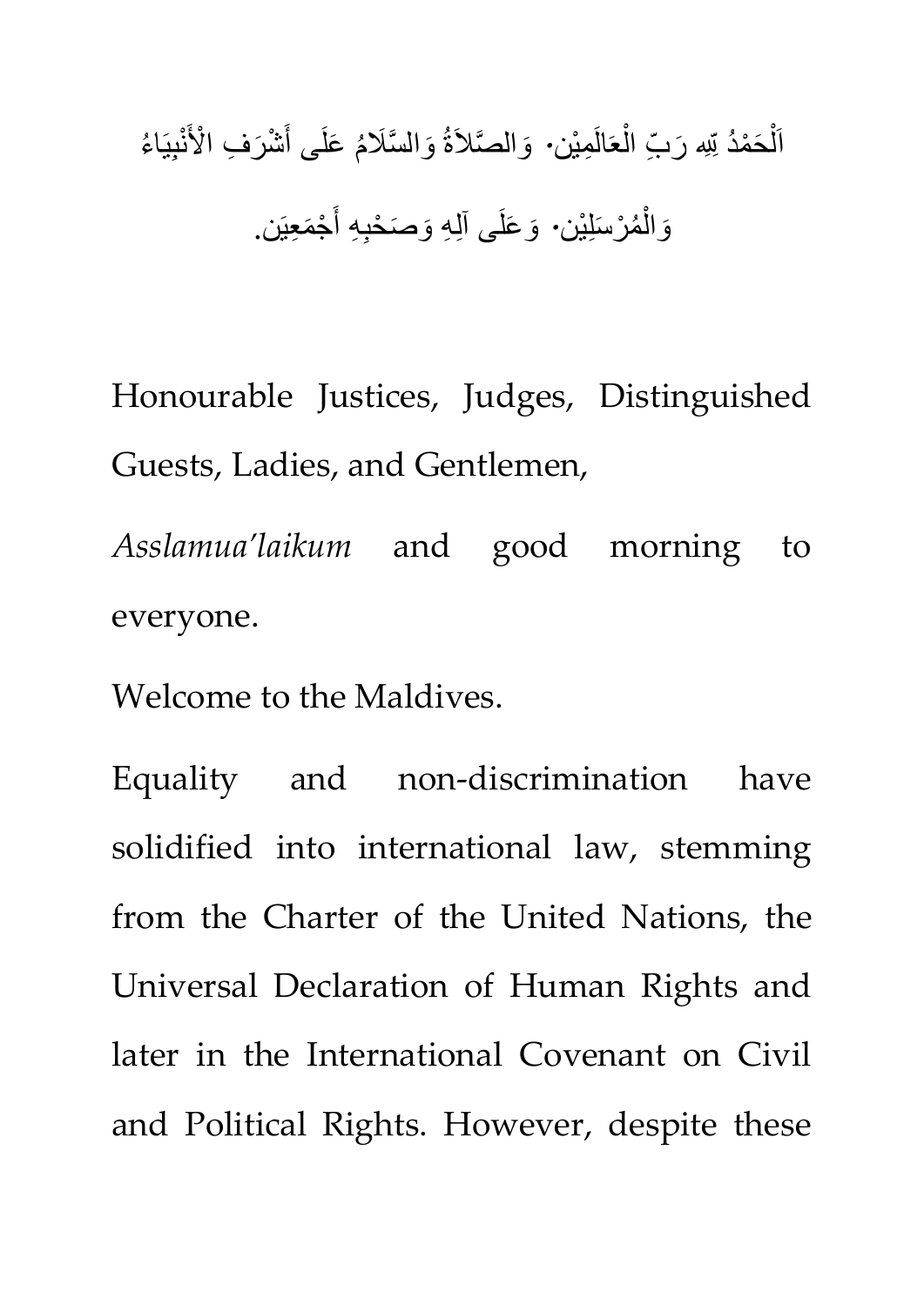instruments, and due to the particular sensitivities related to gender justice, a specialized instrument became necessary, and the Convention on Elimination of all forms of Discrimination Against Women was adopted.

Since CEDAW came into effect in 1981, substantial strides have been made. However, while gender justice is one of the few universally accepted norms, it remains underrealised.

This is largely attributed to socio-cultural factors, including direct and indirect messages received, where distinctions are made between the role and status of men and women in families, communities and societies.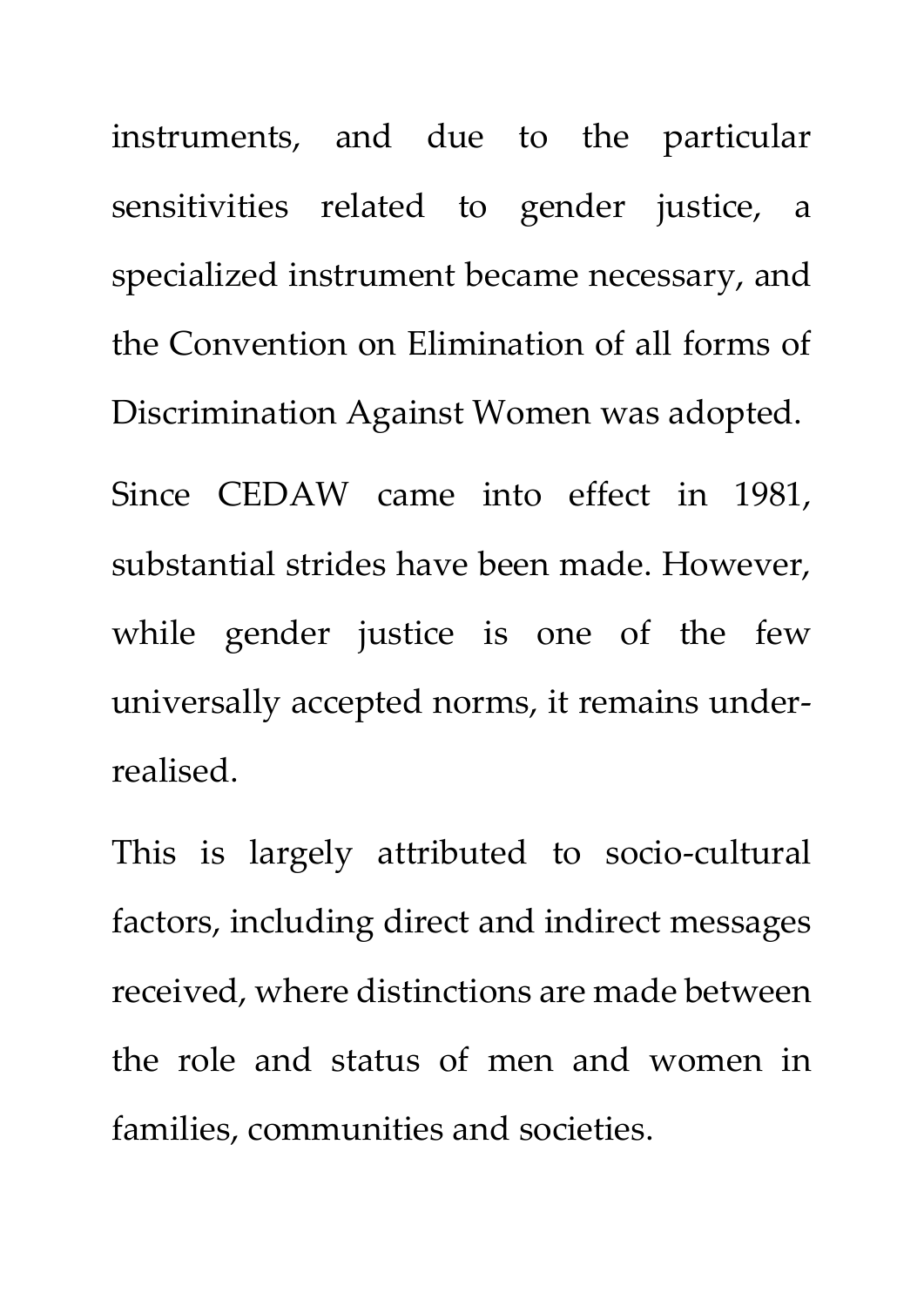However, we all need to understand and appreciate that non-discrimination, together with equality before the law and equal protection of the law without any discrimination, constitute a basic and general principle relating to the protection of human rights. At the same time, the enjoyment of rights and freedoms on an equal footing does not mean identical treatment in every instance. The principle of equality sometimes requires conscious effort and action in order to diminish or eliminate conditions which cause or help to perpetuate discrimination, and in turn prevent or impair their enjoyment of human rights.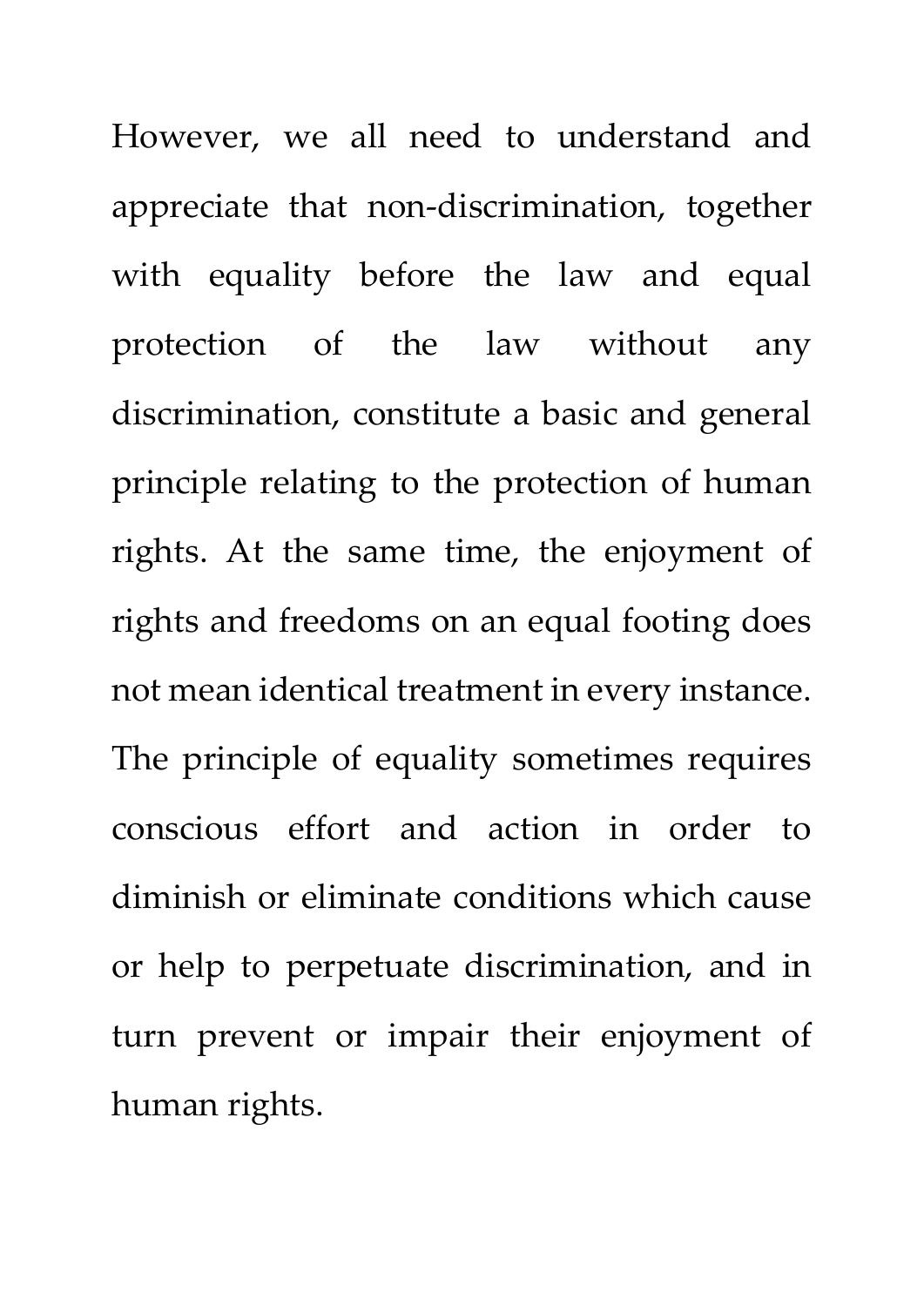This is where, we as judges have an essential role, as we have a duty to promote the rights and freedoms. More importantly, we are in a position to protect persons against discrimination and provide remedies in such situations.

This is where the Bangkok General Guidance, which we will be discussing, and hopefully be able to adopt to the South Asian context at this judicial dialogue, will be extremely useful. It will provide direction for judges to consider and assess evidence without resorting to gender stereotypes and decide cases based on the principle of equality. Further, it will also be of assistance in bringing about institutional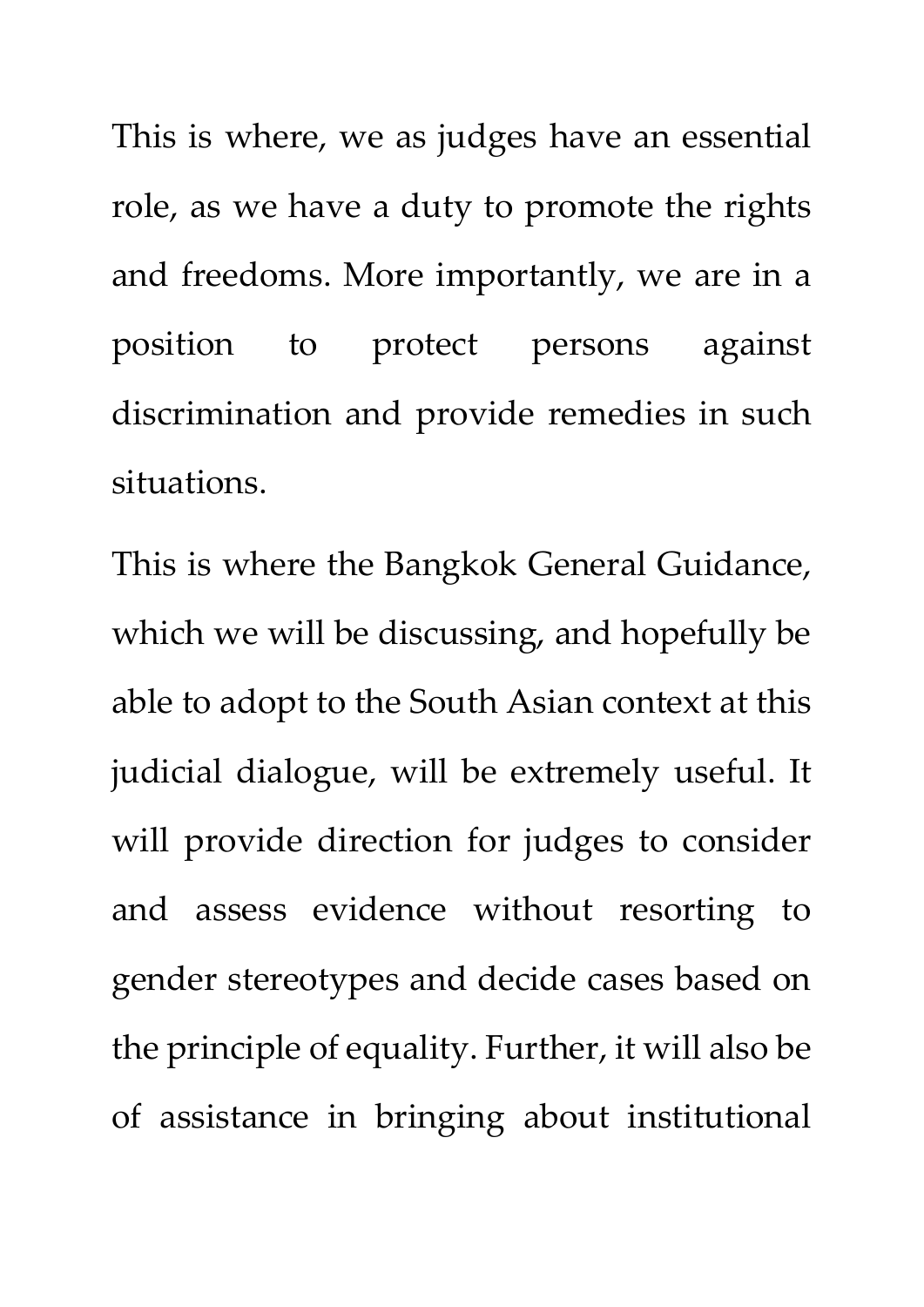changes so that it is more gender sensitive and responsive in the delivery of justice.

That said, I have to also emphasize the importance of a diverse judiciary. Maldives appointed female justices to its apex court for the first time just 3 years ago. We have also seen the appointment of a female justice to the Supreme Court of Pakistan. These are very notable developments in the right direction. A judiciary reflective of society will surely receive more public trust and faith.

This diversity should also be reflected across the judiciary, especially at the trial level - as decisions of the judges of first instance will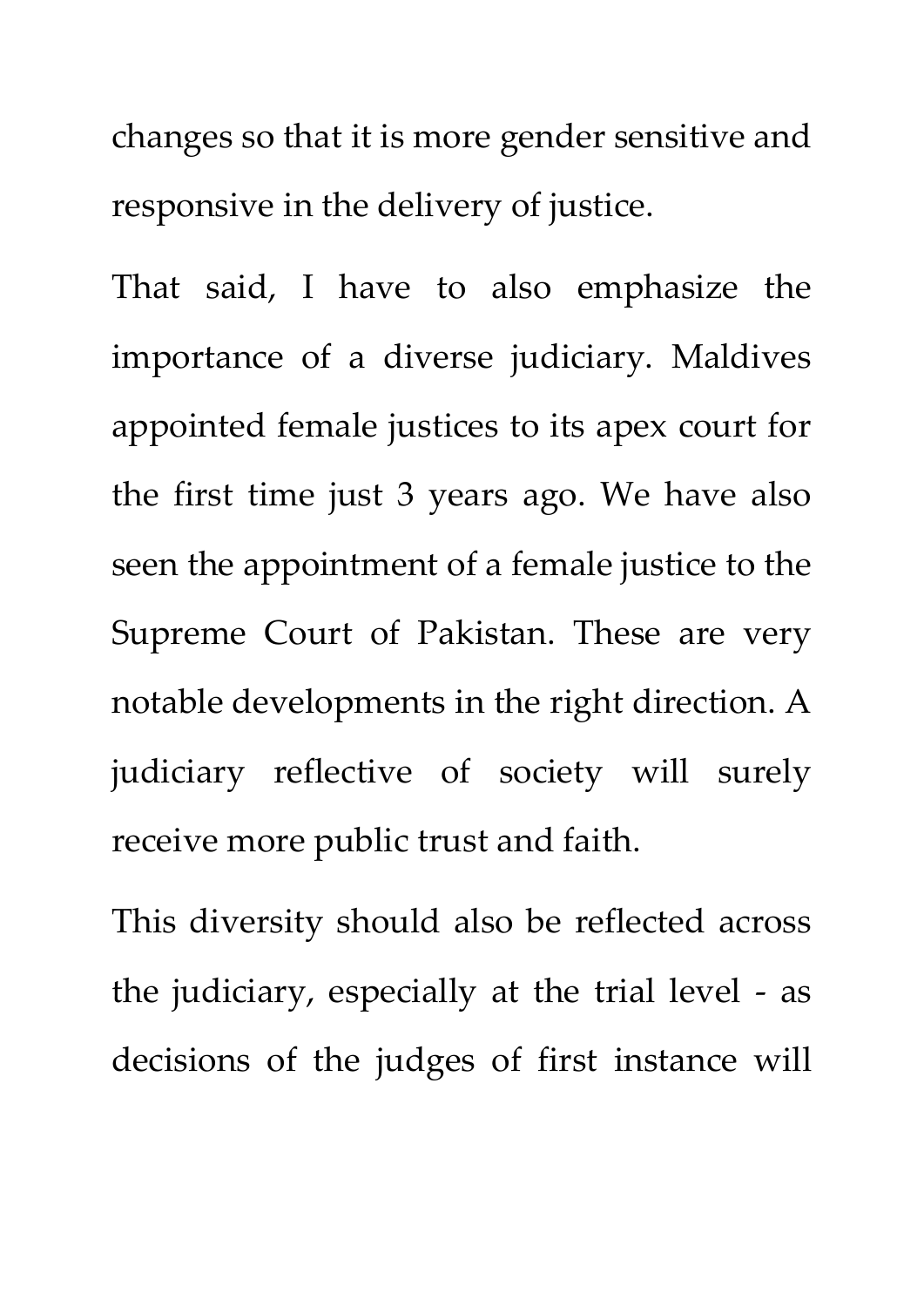have a direct impact on the life of people who come before the courts.

Further, training, for judges, judicial administration, prosecutors, lawyers, and law enforcement officers is crucial for the system to yield gender sensitive and responsive results. Today, we embark on fostering an environment based on equality and nondiscrimination. We understand and acknowledge that equality is linked to the essential dignity and worth of human beings, and relates to the oneness and diversity of the human family. It is my sincere hope that our efforts bear fruition and that this judicial dialogue will facilitate a tool through which